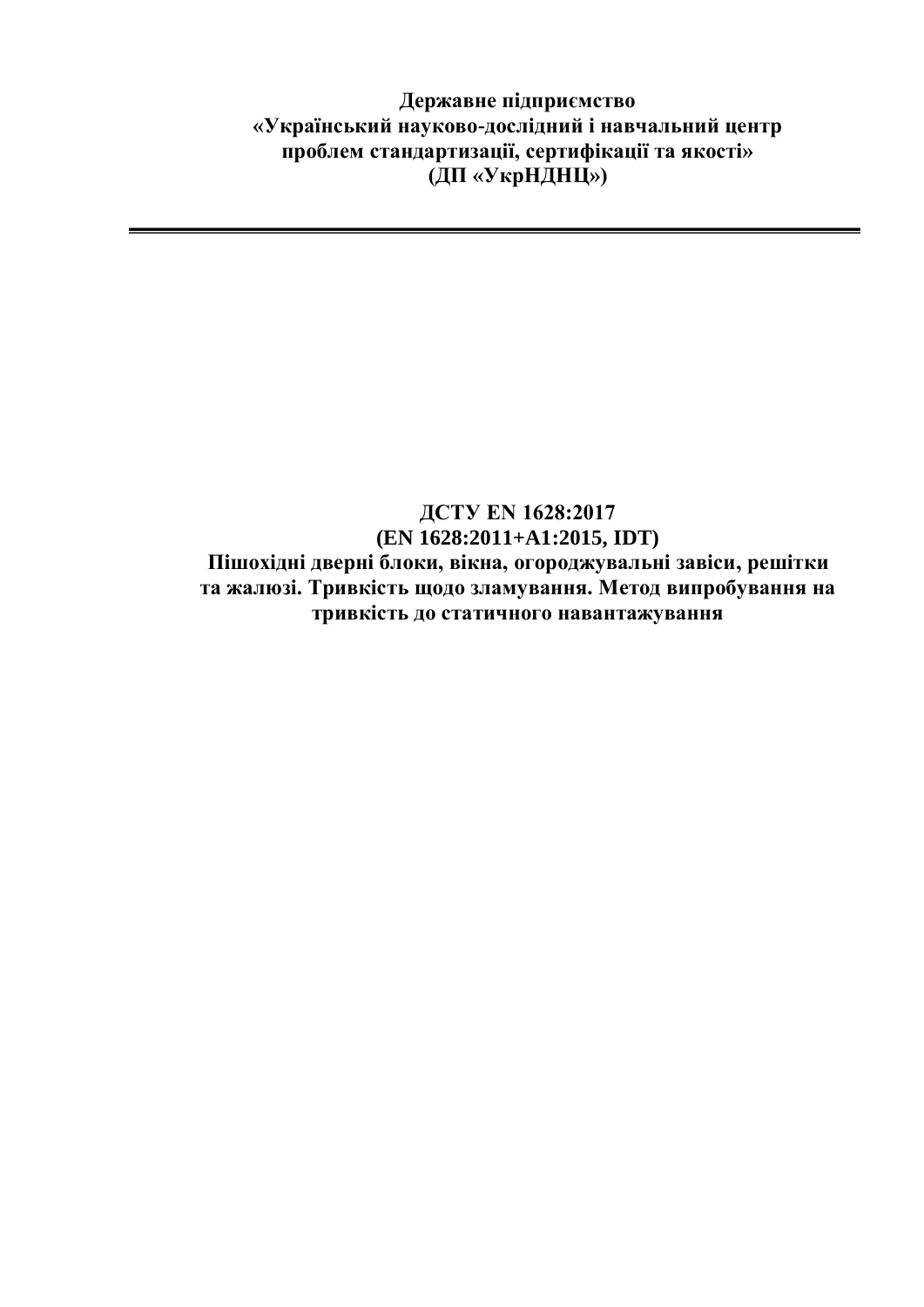EN 1628:2011+A1:2015 Pedestrian doorsets, windows, curtain walling, grilles and shutters - Burglar resistance - Test method for the determination of resistance under static loading

Прийнято як національний стандарт методом підтвердження за позначенням ДСТУ EN 1628:2017 Пішохідні дверні блоки, вікна, огороджувальні завіси, решітки та жалюзі. Тривкість щодо зламування. Метод випробування на тривкість до статичного навантажування

Наказ від 31.07.2017 № 201

Чинний від 1 серпня 2017 року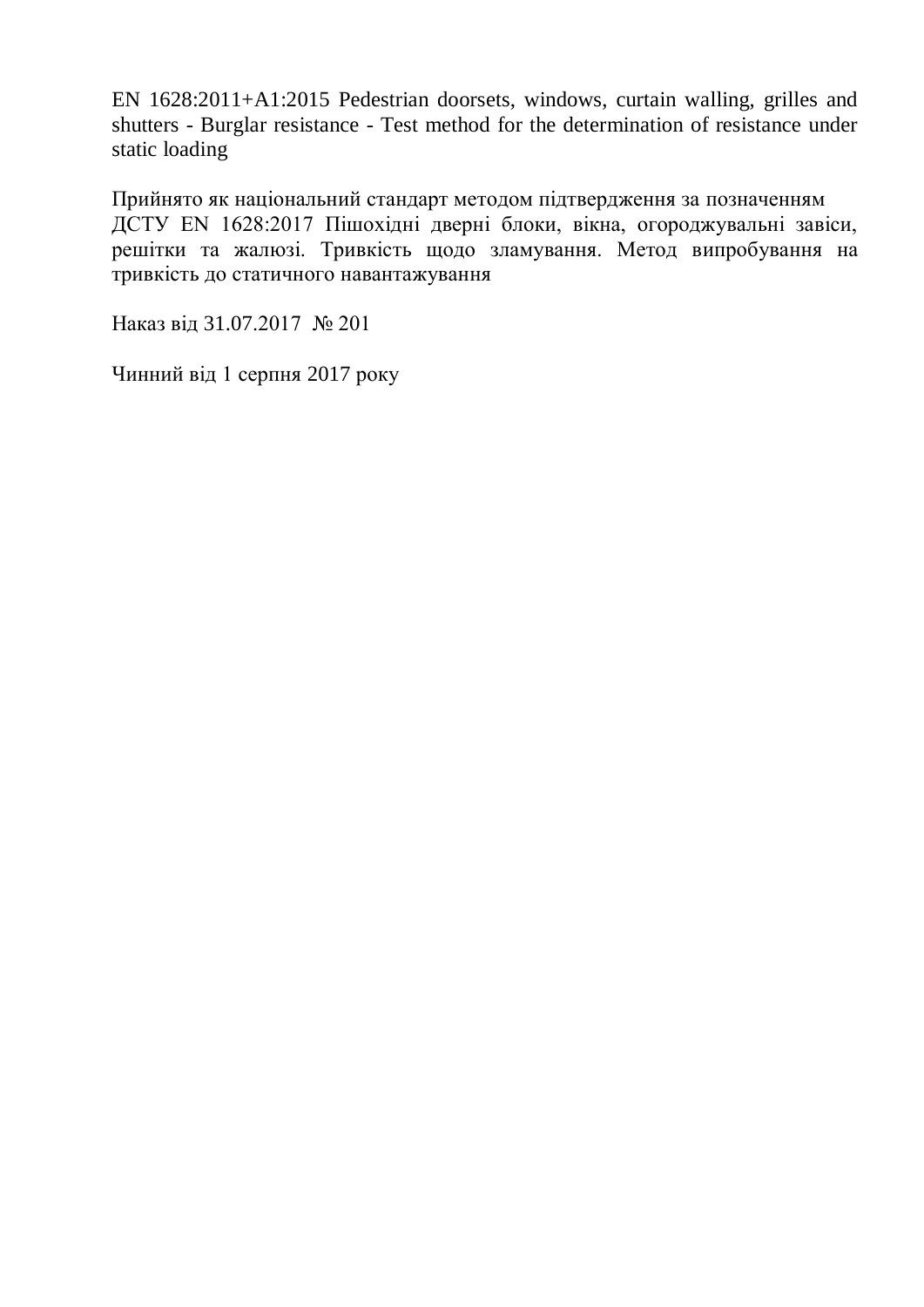## **CONTENTS**

European foreword

- 1 Scope
- 2 Normative references
- 3 Terms and definitions
- 4 Apparatus
- 4.1 Test rig
- 4.2 Load applicators
- 4.3 Hooks
- 4.4 Straps
- 4.5 Pressure pads
- 4.6 Measuring equipment
- 4.7 Sub-frame
- 4.8 Tolerances
- 5 Test specimen
- 5.1 General
- 5.2 Preparation and examination of the test specimen
- 6 Procedure
- 6.1 Test room climate
- 6.2 General
- 6.3 Testing of group 1 and group 2 construction products
- 6.3.1 Loading points for group 1 and group 2 products
- 6.3.2 Test procedure for the infill medium retention system (product groups 1 and 2)
- 6.3.3 Test procedure for the leaf (product group 1, burglar resistance class 1)
- 6.3.4 Test procedure for the leaf (product group 1, burglar resistance classes 2 and higher)
- 6.3.5 Test procedure for the leaf (product group 2, burglar resistance class 1)

6.3.6 Test procedure for the leaf (product group 2, burglar resistance classes 2 and higher)

- 6.4 Expression of results for product groups 1 and 2
- 6.5 Testing of group 3 construction products
- 6.5.1 Loading points
- 6.5.2 Loading direction
- 6.5.3 Loading and measurement procedure
- 6.5.4 Expression of results
- 6.6 Testing of group 4 construction products
- 6.6.1 General
- 6.6.2 Resistance of moving !elements"
- 6.6.3 Resistance of other loading points
- 6.6.4 Expression of results
- 7 Test report
- Annex A (normative) Test Equipment

Annex B (normative) Test sequence for static loading test in resistance classes 1 to 6